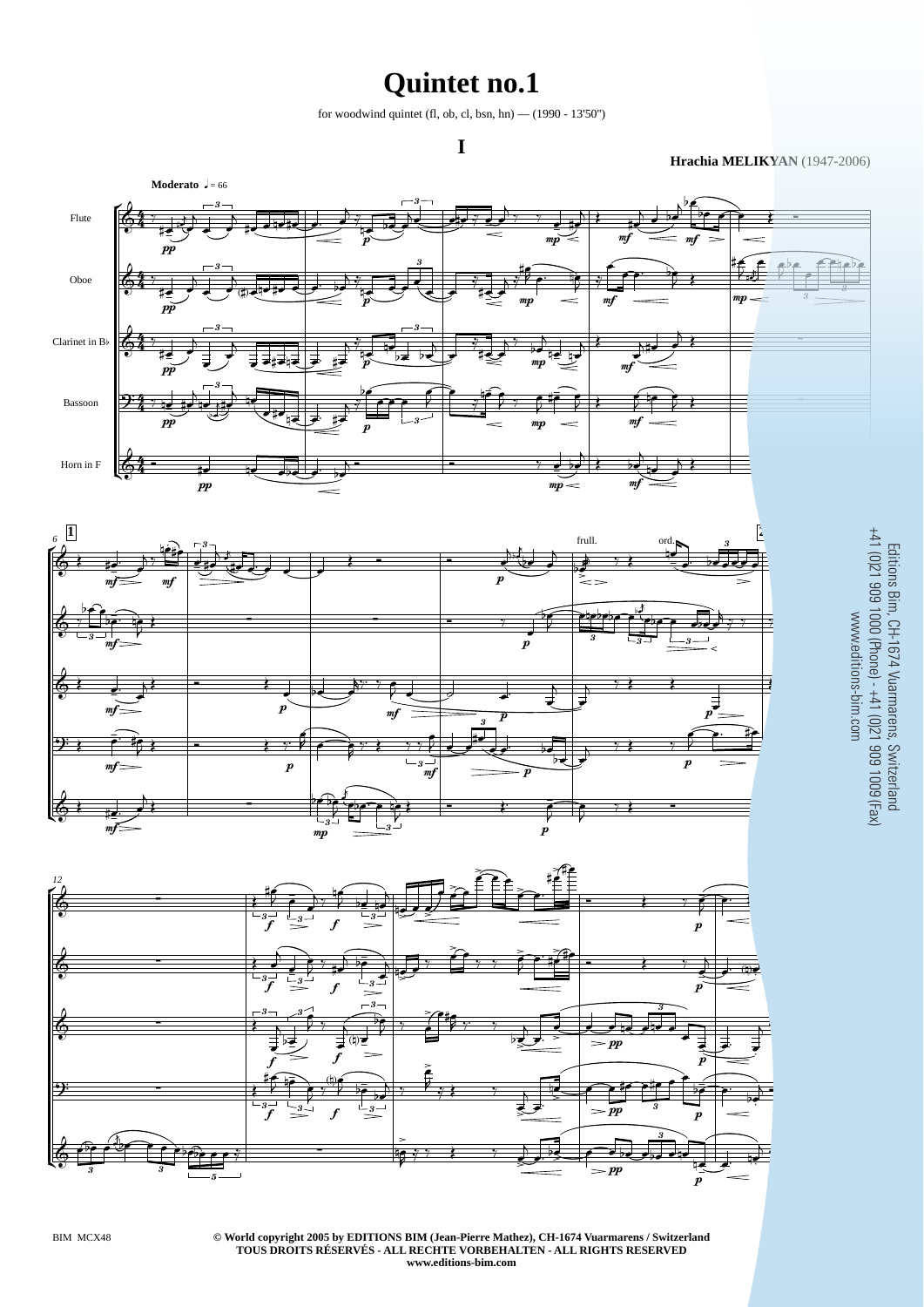





+41 (0)21 909 1000 (Phone) - +41 (0)21 909 1009 (Fax) Editions Bim, CH-1674 Vuarmarens, Switzerland www.editions-bim.com www.editions-bim.com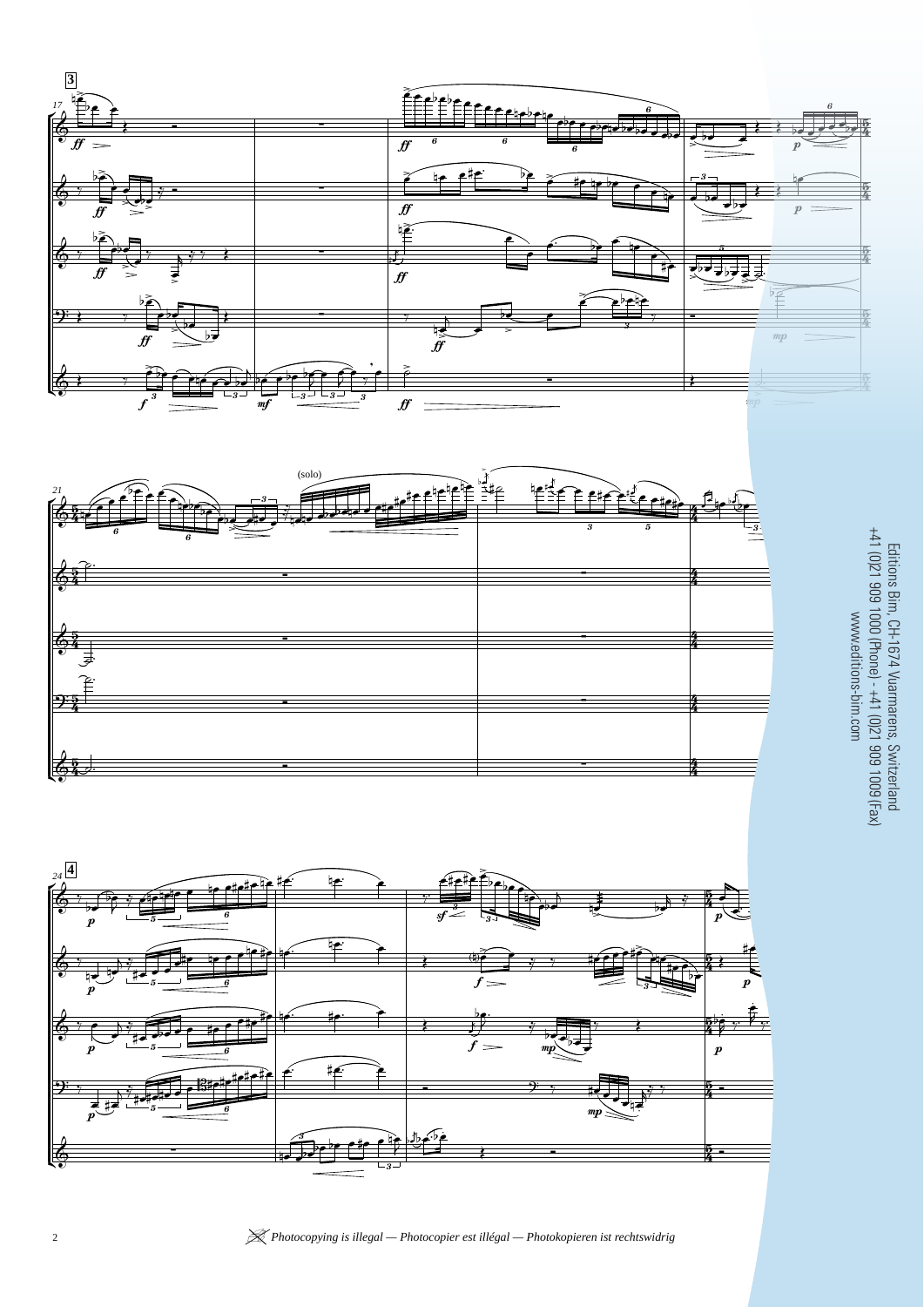





 Editions Bim, CH-1674 Vuarmarens, Switzerland +41 (0)21 909 1000 (Phone) - +41 (0)21 909 1009 (Fax) www.editions-bim.com

BIM MCX48 | *Photocopying is illegal — Photocopier est illégal — Photokopieren ist rechtswidrig* <sup>3</sup>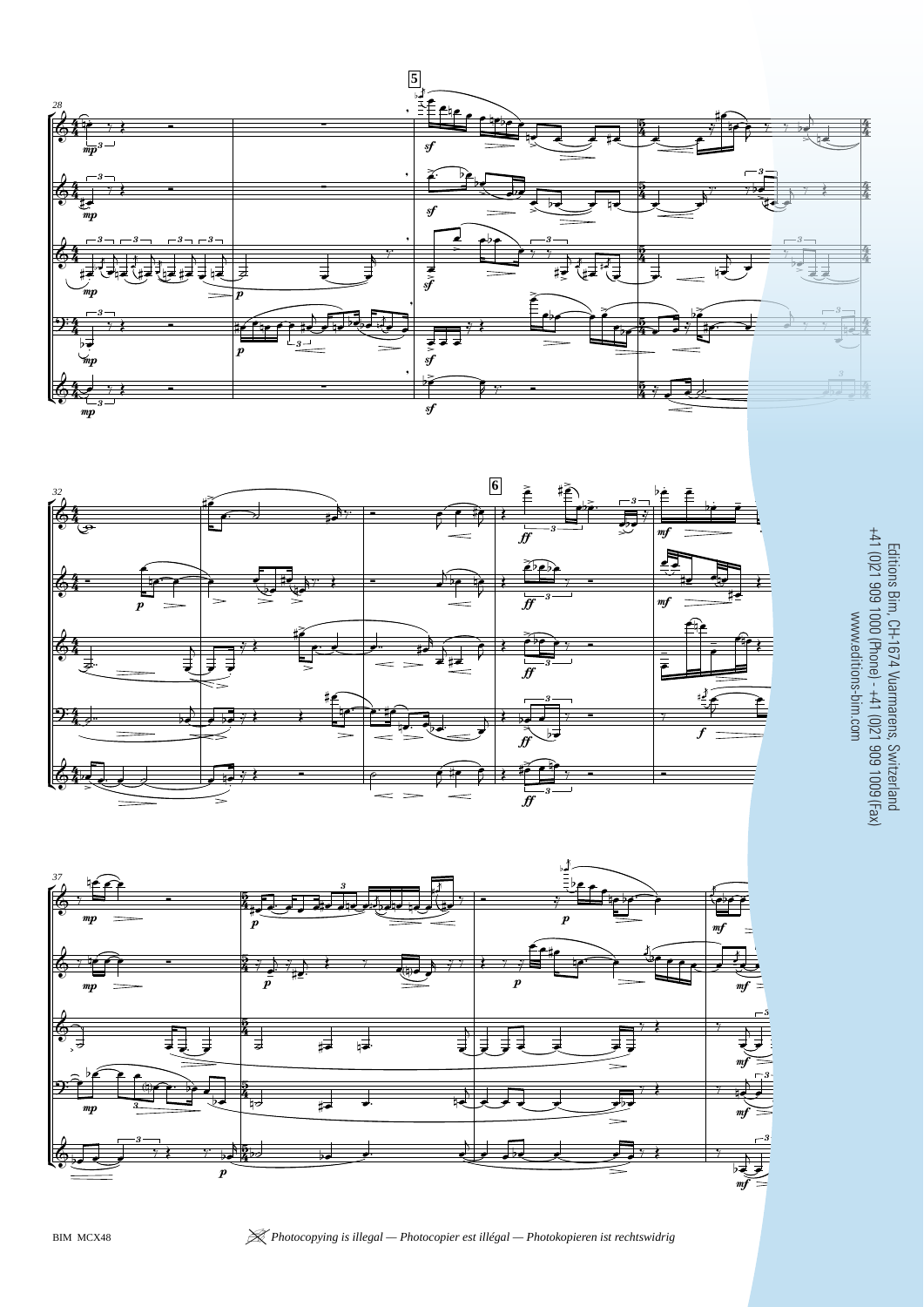





 $\sim$ − ā  $rac{1}{6}$ ນເດ Editions Bim, CH-1674 Vuarmarens, Switzerland +41 (0)21 909 1000 (Phone) - +41 (0)21 909 1009 (Fax) www.editions-bim.com

BIM MCX48 | *Photocopying is illegal — Photocopier est illégal — Photokopieren ist rechtswidrig* <sup>7</sup>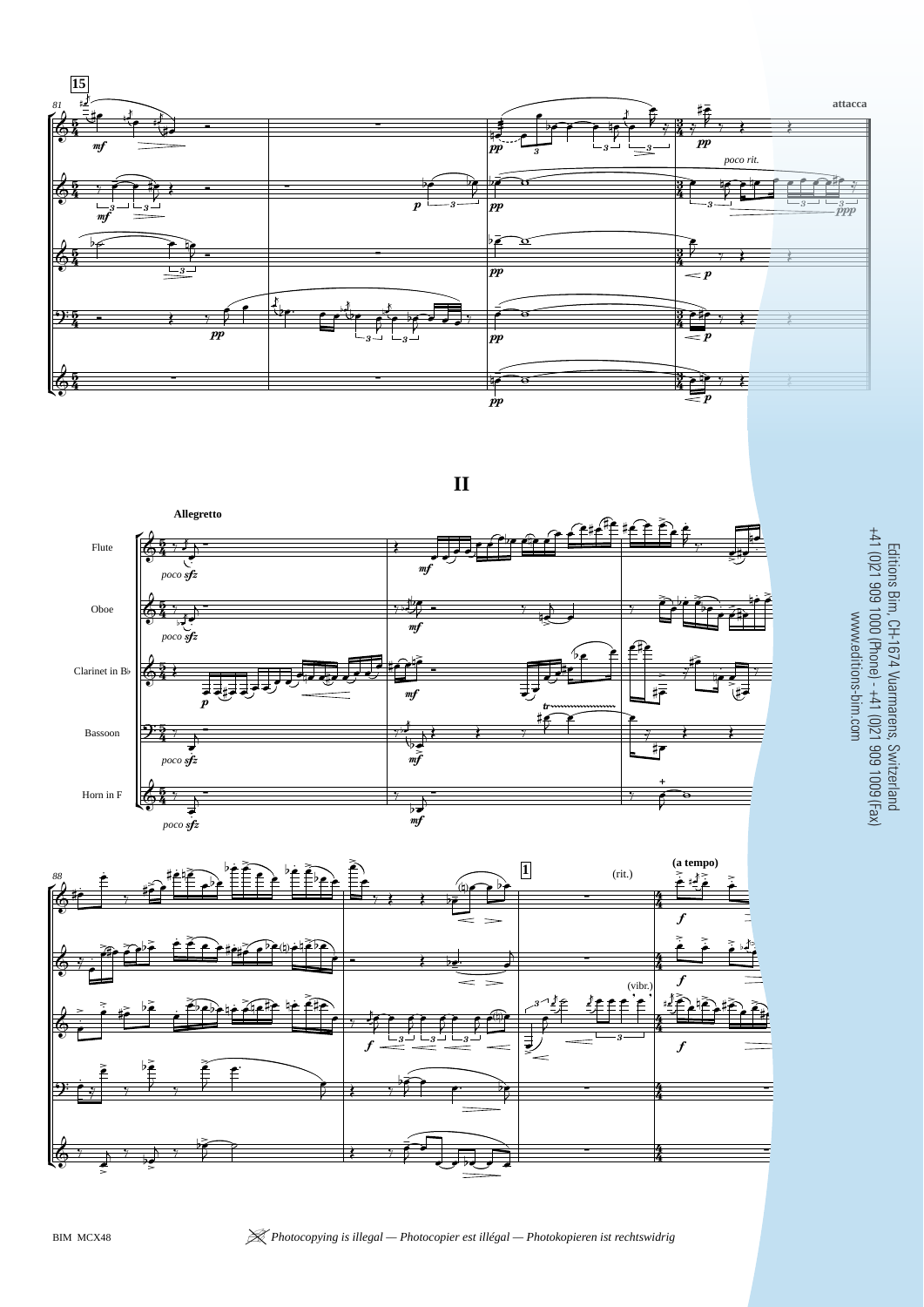





 $\mathbb{R}$ j Editions Bim, CH-1674 Vuarmarens, Switzerland +41 (0)21 909 1000 (Phone) - +41 (0)21 909 1009 (Fax) www.editions-bim.com

8 *M Photocopying is illegal — Photocopier est illégal — Photokopieren ist rechtswidrig* BIM MC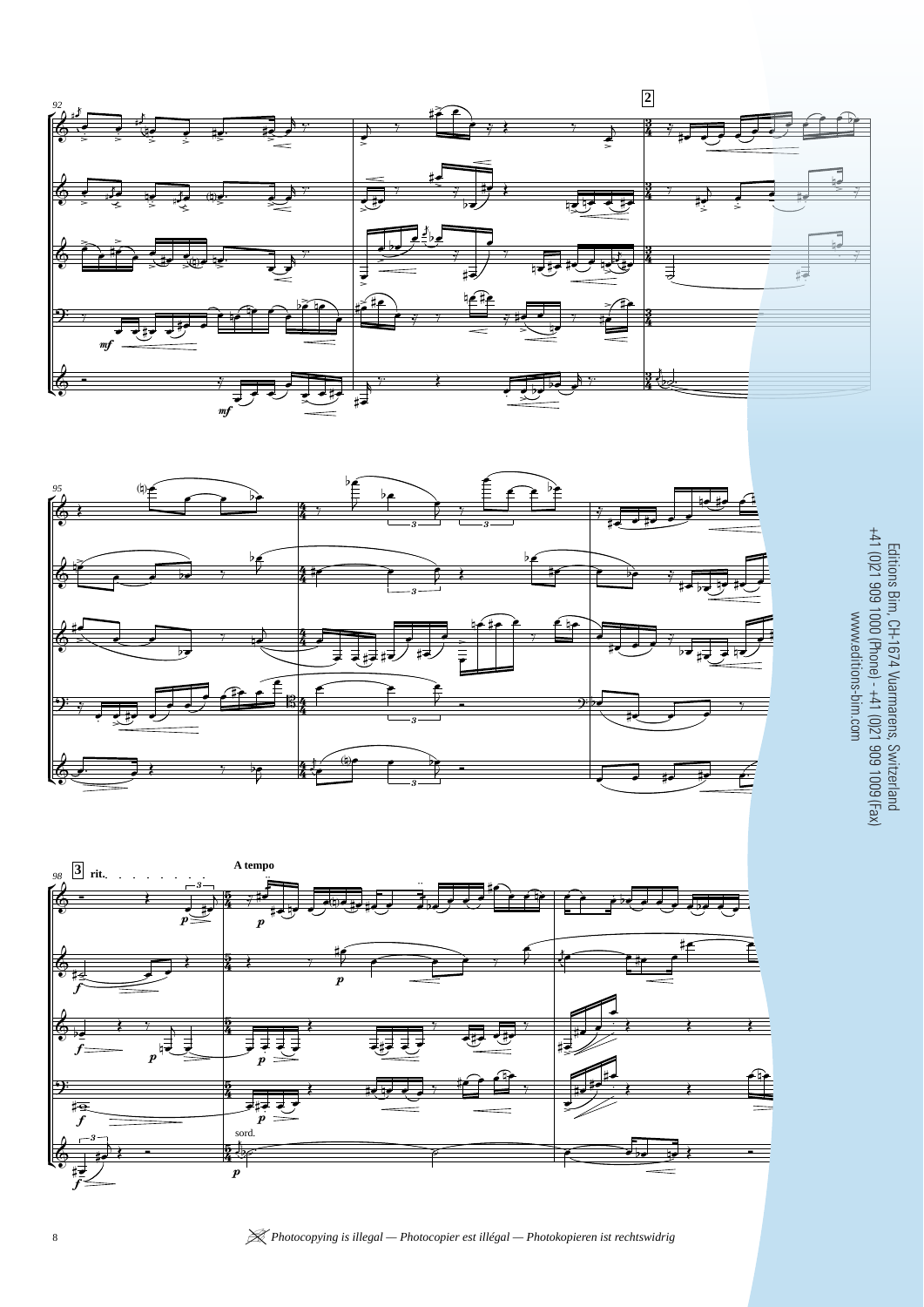





Editions Bim, CH-1674 Vuarmarens, Switzerland<br>+41 (0)21 909 1000 (Phone) - +41 (0)21 909 1009 (Fax) +41 (0)21 909 1000 (Phone) - +41 (0)21 909 1009 (Fax) Editions Bim, CH-1674 Vuarmarens, Switzerland www.editions-bim.com www.editions-bim.com

BIM MCX48 | *Photocopying is illegal — Photocopier est illégal — Photokopieren ist rechtswidrig* <sup>9</sup>